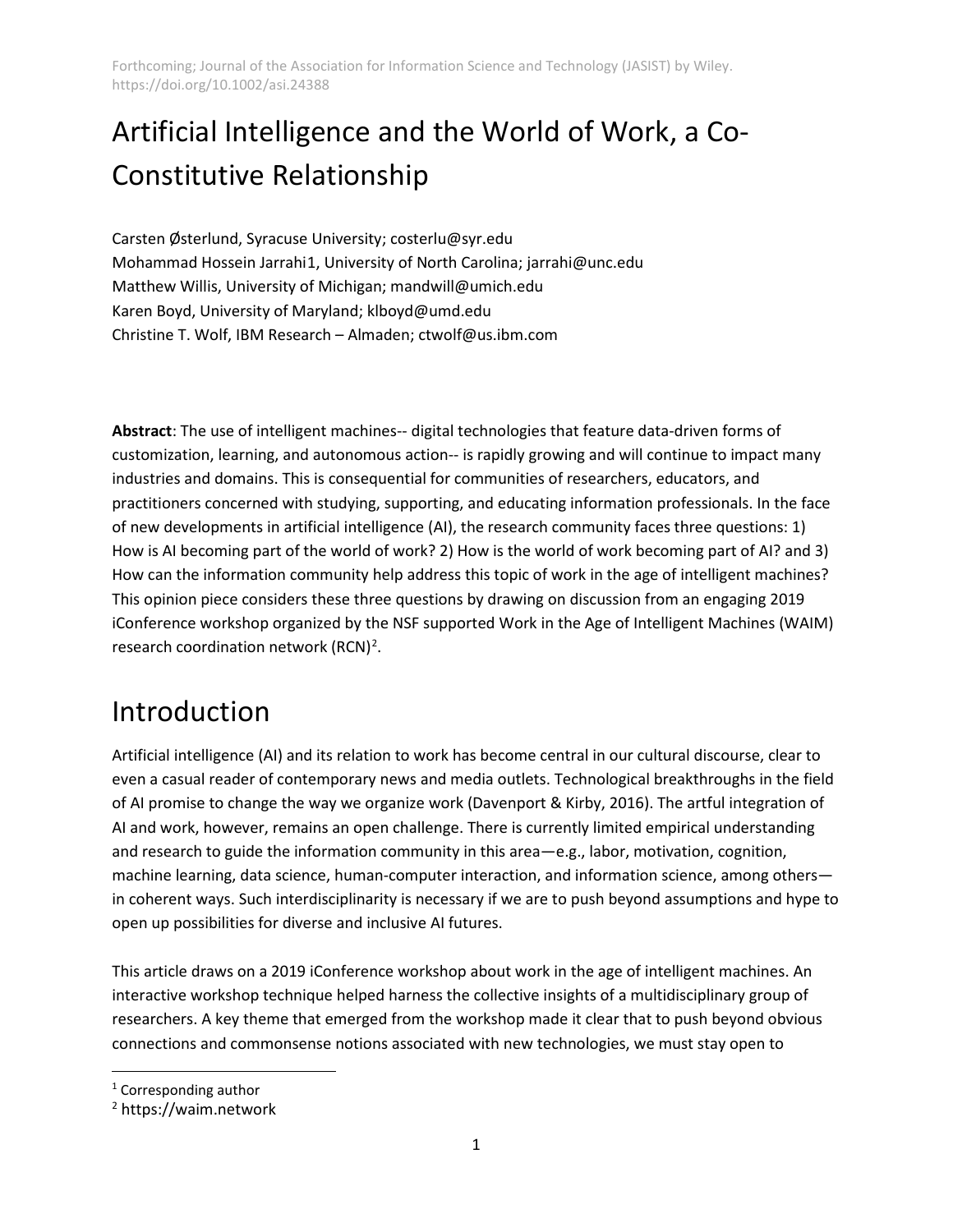numerous possible AI futures. That is, embedding AI with people's practices, infrastructures and organizational life could follow more than one trajectory and history tells us that we cannot expect any easy causal connections working one way or the other. In short, our exploration should ask not only how AI is part of the world of work, but also how the world of work is part of A[I \(Haraway, 1991\)](https://paperpile.com/c/Y4K5Ca/aTlD). Based on these inputs, this paper aims to provide an impetus for disciplinary convergence around the interplay between AI and the world of work.

## AI in the World of Work

The information field has long been interested in workplace changes associated with rapidly increasing technological capabilities [\(e.g., Zuboff, 1988\).](https://paperpile.com/c/Y4K5Ca/z1fka/?prefix=e.g.%2C%20) Given this extant topic of concern, workshop participants wondered: what is new about AI and work that extends beyond IT and work? To what degree will AI in work reproduce existing structures or introduce new dynamics relative to the concepts of labor, agency, sensemaking, system fluidity, and opacity?

## Labor

Deskilling and job replacement are two central concerns around adoption of intelligent systems [\(Gray &](https://paperpile.com/c/Y4K5Ca/wa4KE)  [Suri, 2019\).](https://paperpile.com/c/Y4K5Ca/wa4KE) AI algorithms are making inroads into the realm of perception and cognition, domains less susceptible to technology-enabled automation in the past [\(Brynjolfsson & Mitchell, 2017\).](https://paperpile.com/c/Y4K5Ca/oAtuw) This could lead to deskilling as tasks transfer from human to AI or augment existing human skills. Autonomous vehicles are a canonical example affecting truck drivers, one of the largest job categories in the labor market. Will truck drivers still be needed for some sub-tasks? Will a new division of labor emerge involving both humans and AI? At higher-end pay scales, new job categories appear to emerge such as "data scientist" and "machine learning engineer," but it is unclear if these truly constitute new jobs or are merely renamed positions. Many workshop participants agreed we need to better understand AI in the world of work by asking: what types of labor incorporate and make use of AI? What types of actors (human and non-human) are involved? The answers to these questions are likely to depend on the specific forms of work. For instance, the role of AI in crowdsourcing or gig work arrangements may differ radically from work settings governed by professional organizations, such as medicine or law.

## Agency

Understanding AI in work involves questions about the types of agency these systems will take. AI advances into perception and cognition have reignited the debate about agency and information systems [\(Neff & Nagy, 2018\).](https://paperpile.com/c/Y4K5Ca/NfzWO) Will we, in fact, be seeing a qualitative shift in agency and control to AIsupported systems, workshop participants wondered. On one hand, information systems have for a long time given orders, e.g. through factory scheduling systems. On the other hand, some AI applications now act more independently. For instance, neural net training involves back-propagation where the system finetunes weights based on error rates generated during previous iterations to learn over time.

## Sensemaking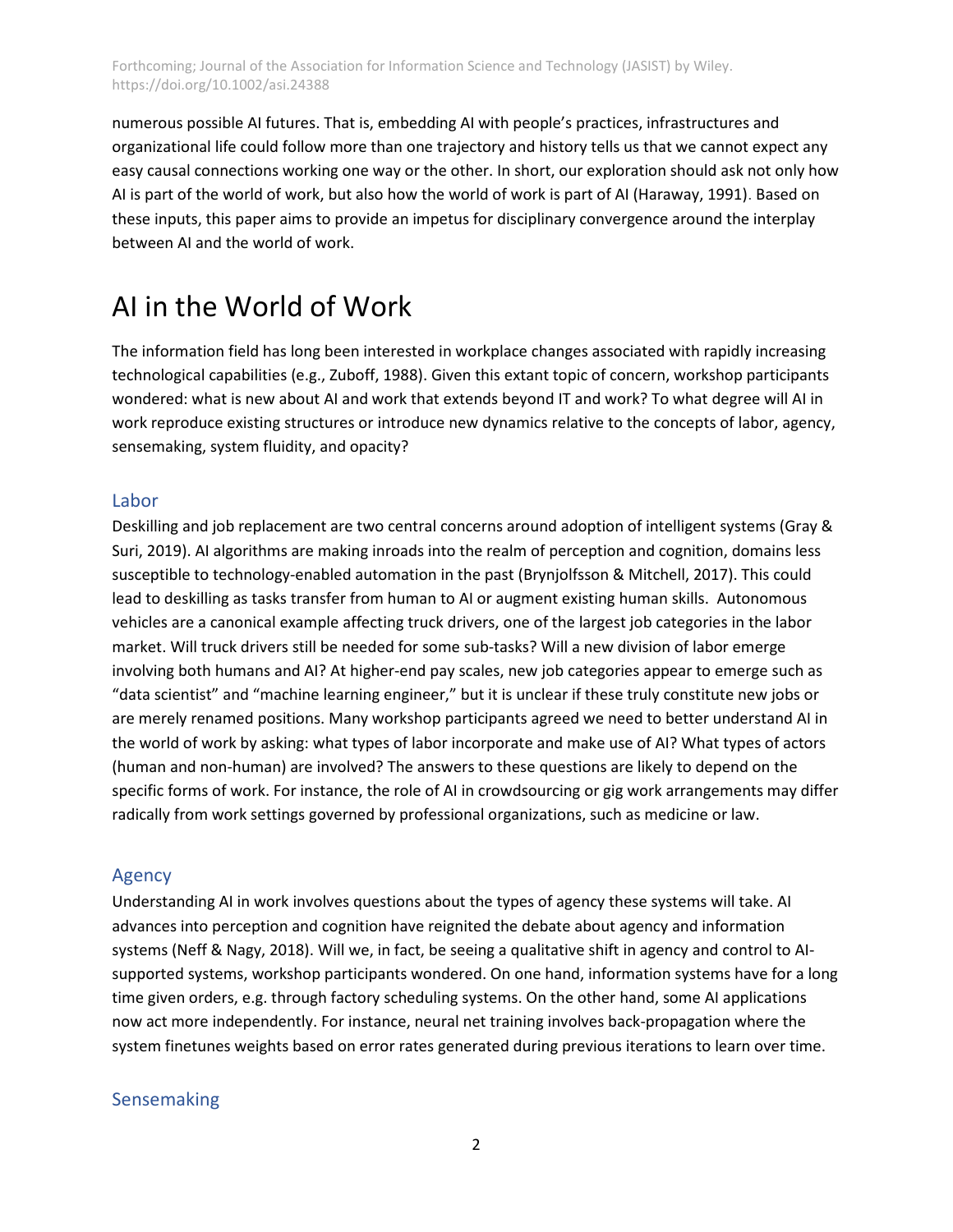The issue of agency gets further muddled by changes to how we encounter new systems. Personal intelligent assistants, such as Siri and Alexa, have captured the public imagination and raised questions about sensemaking [\(Maedche et al., 2019\).](https://paperpile.com/c/Y4K5Ca/EIrwJ) Smart machines are increasingly acting like humans and interfacing with them through visual and voice-based channels. This is not entirely new (for example, ELIZA was introduced with similar affordances in 1966); however, new AI algorithms create more seamless digital ecosystems, which enable users to practice natural interactions with the machine. A challenge of designing personal assistant systems could be that the system renders itself invisible by closely simulating human behaviors, leading users to overestimate the system's capabilities.

#### **Fluidity**

Emerging AI systems tend to be dynamic, personal, and customizable. The rise of unsupervised learning algorithms provides unprecedented opportunities for discovering new patterns in data and often more effective predictions [\(Jarrahi, 2019\).](https://paperpile.com/c/Y4K5Ca/0ygSG) However, the same characteristics make it difficult for managers, users, and even designers to make sense of the system and its inferences, especially if the system constantly changes with new data. The fluid nature of these systems sets them apart from previous generations of intelligent systems.

AI fluidity goes hand in hand with the personalization built into machine learning. A system evolving to suit individual user behavior promotes seamless interactions, but also raises the danger of echo chambers where people only get exposed to a narrow sliver of information shaped by their prior interactions. Cross comparisons become challenging when the system's behavior and output becomes individualized.

#### **Opacity**

The intrinsic opacity of many systems powered by machine learning algorithms makes it difficult even for AI experts to explain the rationale behind an AI model's decision making processes (Brynjolfsson and Mcafee 2017). It is not uncommon to hear sentiments like "the output looks optimal, but I don't know why?" A lack of transparency and explainability can hamper trust if humans cannot readily decipher how their technological partners make decisions. Furthermore, this can affect the reliability of decision making. For example, when scientists rely upon ML techniques to create new scientific practices, there may not be adequate chains of reasoning that ensure that actions taken are valid, reliable, and replicable. Together, these changes in the nature of technology raise the importance of data and algorithmic literacy. Soon, many workers may need to use intelligent assistants in daily work practices. In addition to common competencies that have undergirded knowledge work for many years, workers have to develop an understanding of this emerging class of technologies, their affordances, their limits, and how to optimize human-AI partnerships in practice. In addition to the daily interactions with workers, AI systems' functioning and decision making will need to be made visible to stakeholders inside and outside of organizations, whose daily lives will be affected by decisions enabled by these systems. The transparency of AI in the world of work goes beyond academic or engineering concerns— it also matters to users, shareholders, regulators, and citizens.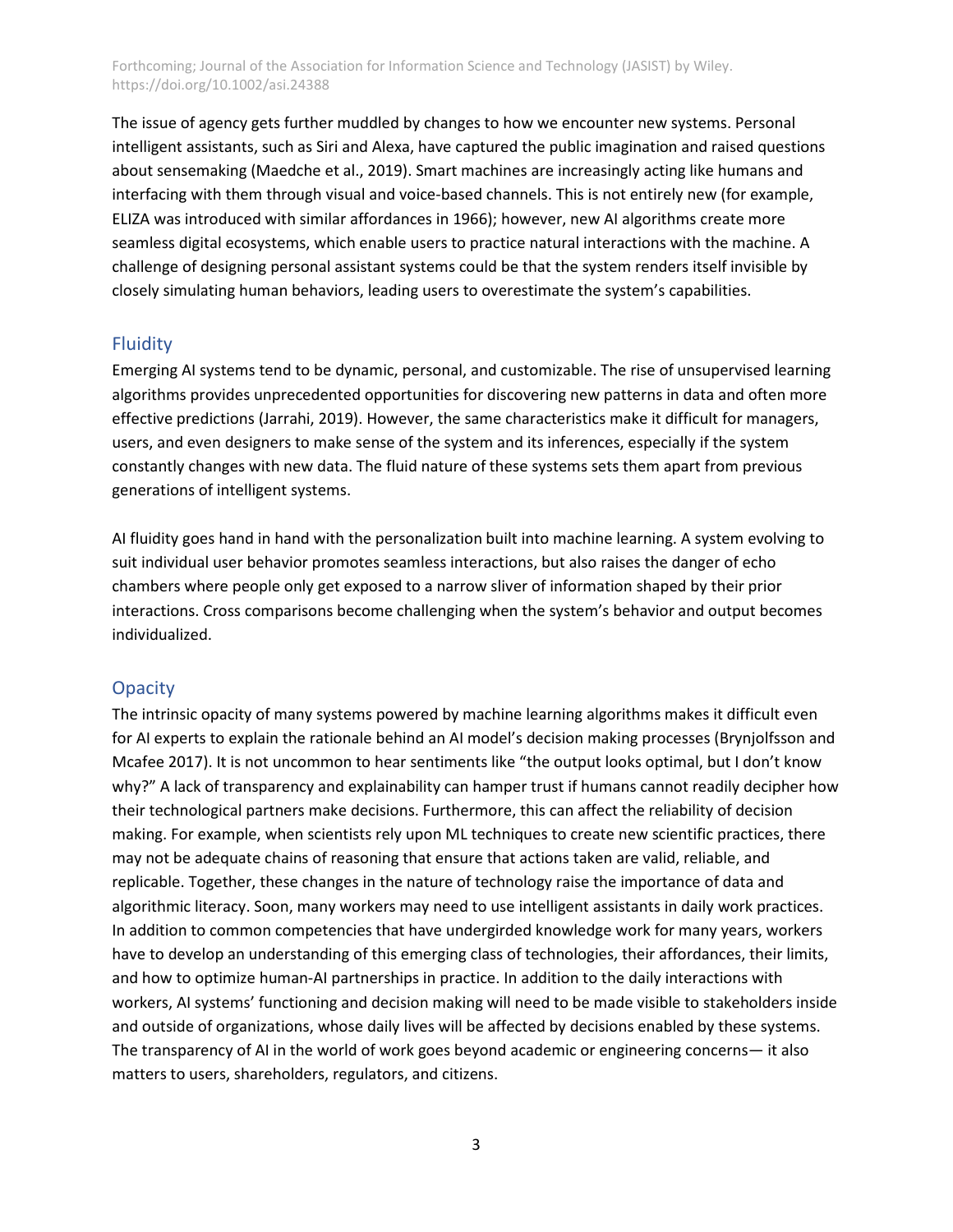## The World of Work in AI

Exploring AI futures and affordances entails an understanding of not only AI in the world of work but equally important, the world of work in AI. The world of work sneaks into AI in the form of big data feeding the algorithms, data management activities, the bias of past practices, ethics, and governance.

## Big data

AI performance goes hand in hand with computationally accessible (big) data. The two reinforce one another. Digitalization and datafication of individual and organizational practices power AI inferences. At the same time, algorithms cohesively bring together data assemblages scattered across sources, geographies, and systems. This infusion of user-generated and often personal data into algorithms can have unintended legal and privacy implications that large companies like Facebook and Alphabet still struggle to address.

## Data Management

Additionally, we need to ask ourselves who maintains or should maintain big data. Where does it take place? What are the stages in and histories of its production? For instance, instead of programming a computer to recognize a human face, it can be taught how to identify a face from a collection of images or video available on social media, private databases, surveillance systems, or publicly available images and video. We need to better understand the integration of sources and data signals that enable machines to become capable of sophisticated function mapping so that we can assess the credibility of its outputs and intervene if necessary.

## **Bias**

All data management practices come with inherent biases that can become masked by the sheer complexity of mapping labeled and unlabeled data of various types and sources. Humans who label data introduce their own interpretations, context, and biases into the system's feedback loop. These considerations of data context and bias become magnified with systems that run at scale. Researchers need to develop research programs and actionable strategies to help detect and control sources of biases in AI. However, it is difficult to decide whether and when to intervene in a dataset or algorithm. For example, some people believe that intervening in training data is the most effective way to reduce bias in algorithms, where others see manipulating training data as compromising the power of patterns "naturally" emerging from the data.

## **Governance**

To face the biases and ethical concerns associated with data management practices in AI we need to ask what kinds of local, national, and international bodies do or should claim jurisdiction over AI. Policy makers enter uncharted territory given the lack of understanding about how AI systems actually function, difficulty in auditing them, and lack of visibility to users, the public, regulators, and often even algorithm builders. As such, researchers should help decision-makers at different levels and across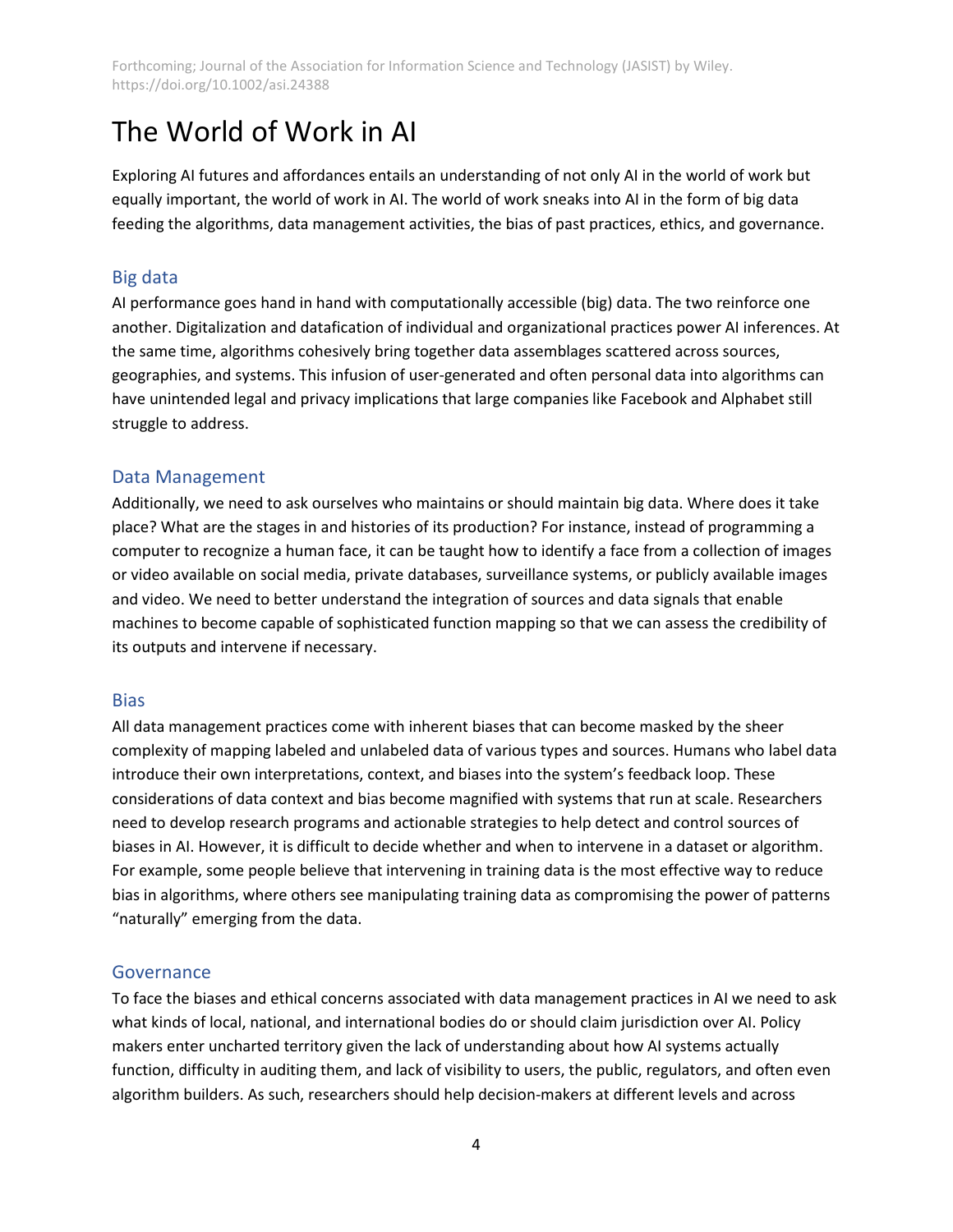boundaries (e.g. enterprises, technology firms, government, and international organizations) develop policies and regulation that extinguish potential negative consequences of AI uses and invite fair, ethical implementations that benefit individuals, institutions, and society at large.

With the implementation of AI systems, legions of workers will see their jobs changed. As a result, new labor policies can help these workers learn new skill sets and compete in a changing labor market. Reskilling not only applies to these workers, but also those who do mundane, "ghost work" behind the scenes without many opportunities for professional growth [\(Gray & Suri, 2019\).](https://paperpile.com/c/Y4K5Ca/wa4KE)

Discussions at the workshop also highlighted a local-global dynamic, pointing to the impacts of local decisions on global issues, which requires a global policy perspective. For example, even if the techniques used in China (a country of particular interest among participants, given its heavy investment in AI development) are the same, the training data ML learns from; the market needs it fills; the work environment that produces it; the humans who build, use, interpret, and are affected by its outcomes; the definitions and priorities of relevant values; and the government that regulates it may be different. These factors are difficult to study and intervene in. It also makes local interventions in, for example, the US or European Union potentially less effective in a global market and less appealing to regulators, who may believe that regulation will allow China to "win," strategically speaking.

## Implications and Future Directions

By now it should be clear that AI in the world of work and the world of work in AI do not represent a dichotomy with opposing forces. Each side collapses into the other under close scrutiny. Nevertheless, the distinction forces us to keep an open mind, avoiding one-directional or one-dimensional explorations of AI trajectories and possible futures; instead it encourages an exploration of the specificity and situatedness of AI and work. Below, we discuss implications of these questions for different industries as well as how they may impact our future educational, system design, and methodological practices.

## Implications for Different Industries and Sectors

One finds a range of potential AI uses in different sectors. The variations across industries appear closely related to not only sector-specific drivers of value, but equally important the availability of data, how it suits existing technologies, and the applicability of various algorithmic solutions (Chui et al 2018). Below, we briefly broach implications of AI technologies in three major industries.

## *Service Industry*

AI is expected to usher in extensive transformation in several service industries, specifically financial, consulting, and IT services [\(Nhat et al., 2020\).](https://paperpile.com/c/Y4K5Ca/ntj5) Over the past decades a growing part of the service lifecycle has already become digitized. Still, AI holds unique potential to transform many touchpoints in service production and delivery including marketing strategies, sales processes, and customer service [\(T.](https://paperpile.com/c/Y4K5Ca/LgwG)  [Davenport et al., 2020\).](https://paperpile.com/c/Y4K5Ca/LgwG) For example, AI's predictive power can help organizations better gauge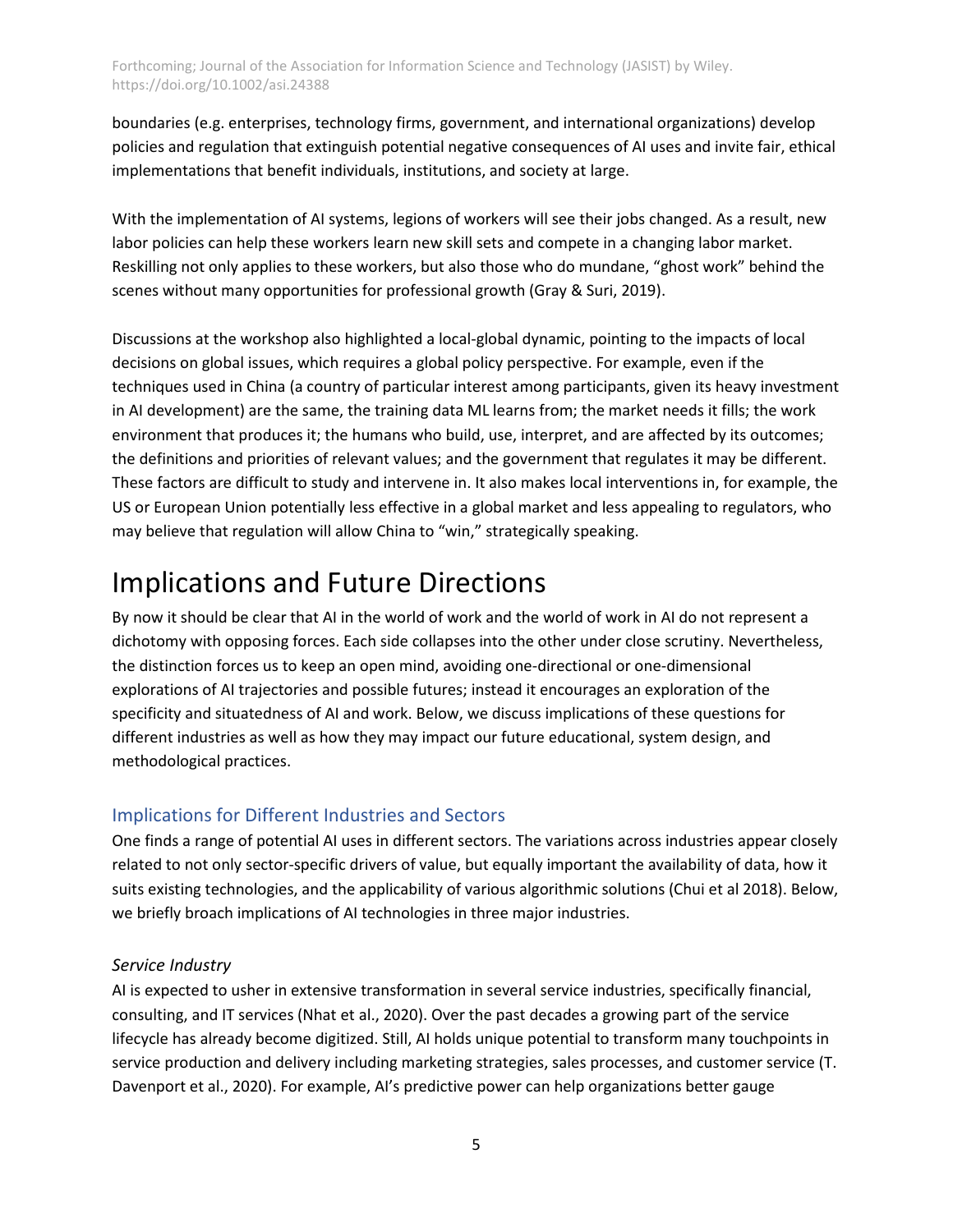demands and adjust business processes and service delivery accordingly. AI may also reshuffle customer service or technicians' schedules based on a more timely and concise analysis of the ebbs and flows of service requests as well as historical precedents. Furthermore, intelligent assistants are already helping both customers and workers to more easily interact with information at different points of service (e.g., via more natural conversations) [\(Maedche et al., 2019\).](https://paperpile.com/c/Y4K5Ca/EIrwJ)

It is assumed that AI will disrupt key elements of the service value chain such as consumers' journeys; however, for decision-making practices in the enterprise, a human-in-the-loop approach is still needed. This approach requires not only a new division of labor between human actors and artificial agents, but a new set of competencies on the part of workers. Roles may shift from handling monotonous and repetitive activities towards more human-centred tasks (such as exception handling) which requires social and emotional intelligence as well as a contextual perspective. For instance, a vast majority of underwriting processes are already automated and performed by intelligent systems; however, a more subjective, manual review and subsequent rehashing decision would still need to be made by credit analyst[s \(Smith, 2020\).](https://paperpile.com/c/Y4K5Ca/3Bfj)

#### *Manufacturing and Agriculture*

AI's greatest potential in manufacturing appears to be associated with supply chain, logistics and maintenance [\(Atkinson, 2019; Chui et al., 2018; Muro et al., 2019\).](https://paperpile.com/c/Y4K5Ca/YAbY+Vb3Z+U9R1) For instance, predictive maintenance combines machine learning and Internet of Things (IoT) sensors on machinery to detect anomalies in e.g temperature, sound or vibration. Applying deep learning techniques on large amounts of high dimensional sensory data will allow manufactures to predict failures and plan repairs in ways that reduce downtime and operational cost.

In agriculture, AI may help increase productivity and yield by detecting poor plant nutrition, weeds, pests, water needs, or diseases in plants and pets. Such analysis relies on hundreds of thousands of data points detailing weather conditions, temperatures, soil, water usage and in some cases real time images gathered by drones flying over the fields. With these tools, farmers hope to improve harvest quality, better predict their yield and even the protein content of specific crops such as wheat.

AI has also fueled an increased deployment of robot[s \(Czarniawska & Joerges, 2020\).](https://paperpile.com/c/Y4K5Ca/Oqek) In manufacturing this process has been taking place over the past three decades and today the assembly of a BMW involves up to 1000 robots. These automation processes appear to be reshaping supply chains by allowing some organizations to reshore by moving manufacturing capabilities from developing countries with low labor costs back to developed nations. In farming, one finds an increased use of milking robots, robotic fencers and mobile barn cleaning robots [\(Frey & Osborne, 2017\)](https://paperpile.com/c/Y4K5Ca/l6rd).

#### *Healthcare*

The opportunities of AI to transform healthcare are plentiful. AI may enable greater analysis and synthesis of the growing amount of health information than is currently possible. Clinical decision making and automation of mundane tasks could also make room for additional time in the patient-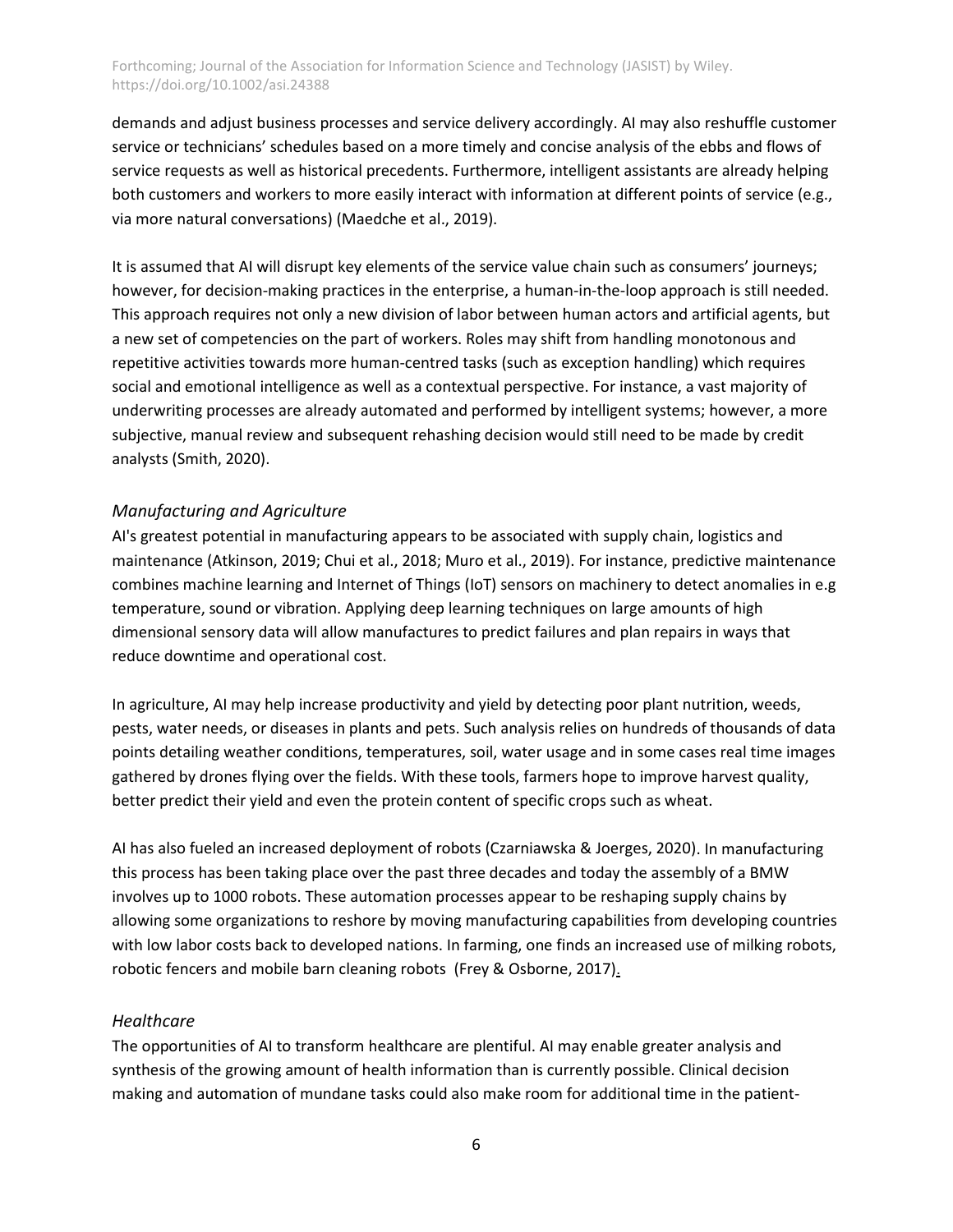provider consolation. However, the application of AI in this work domain is fraught with challenges and unintended consequences [\(Quiroz et al., 2019\).](https://paperpile.com/c/Y4K5Ca/hbPn) AI may increase the complexity of data management practices and potentially introduce erro[r \(Challen et al., 2019\).](https://paperpile.com/c/Y4K5Ca/wXu7) In an already overtaxed system practicing clinicians have little time for training on new systems or to conduct additional data entry. The use of any AI system has to be proven as there is little room for error and no slack in the system.

For several years now, radiology and medical imaging have seen the rollout of AI and its influence on the work of professionals [\(Nichols et al., 2019\).](https://paperpile.com/c/Y4K5Ca/Qhg2) Rapid image analysis and interpretation have created a fluid working environment—no longer having to wait for images to process and receiving diagnostic and interpretive guidance and automatic artifact recognition and highlighting. Recent comparisons of AI and radiologist performances showed that deep learning algorithms suffered from limited specificity for categorizing findings from a chest radiograph [\(Singh et al., 2018\).](https://paperpile.com/c/Y4K5Ca/yOcP) These and similar findings in medical imagery yield two broader points for the future of AI and work in healthcare. First, AI should be thought of as a supportive tool, working in symbiosis with clinical professionals, administrative staff, and patients. In the case of radiology—AI tools should augment analysis and reduce the burden of cognitive load on radiologists, but not removing human judgment and critical appraisal from the clinical workflow. Second, if AI tools interrupt clinician analysis and interpretation they can lead to misjudgments and errors in patient care. To augment, not hamper clinical knowledge and intuition the field needs to address AI the lack of transparency associated with many AI systems and their potential introduction of biases [\(Topol, 2019\).](https://paperpile.com/c/Y4K5Ca/K9Oc)

Cutting across all sectors, ongoing data acquisition and management will become a challenge [\(Chui et](https://paperpile.com/c/Y4K5Ca/U9R1)  [al., 2018\).](https://paperpile.com/c/Y4K5Ca/U9R1) To realize AI promises, service providers, manufacturers, farmers and healthcare providers will need to gather thousands of data records and in some cases millions before AI models can perform at the level of humans. For many organizations, it can be difficult to obtain and label data sets of this magnitude. This will require companies to develop strategies that allow them to collect, integrate, and process vast amounts of data on an ongoing basis. Some AI potentials can only be realized with a diverse range of data types spanning from numerical and text-based, to images, video, and audio files. Many models necessitate retraining on a regular basis to adjust for potential changes in conditions. Training data will thus need to be refreshed regularly and sometimes daily, for models to retain currency.

## Educational Practices

If we hope to train the general public and future experts to design, analyze, and use AI, we must teach data and algorithmic literacy. Data often appears to be neutral; exposing students to the way data is value-laden will help them navigate a labor market shaped by AI. They should be able to make sense of AI systems, navigate their opacity, and be able to deal with situations where the system breaks down, requiring improvisational problem-solving. Developing algorithmic literacy calls for knowledge about interfaces, data management, design, ethics, and governance as described above.

Workers and management alike must understand the capabilities of AI and its limits. At the workshop, participants pointed to concepts of "learning" and "intelligence" as perpetuating the misleading belief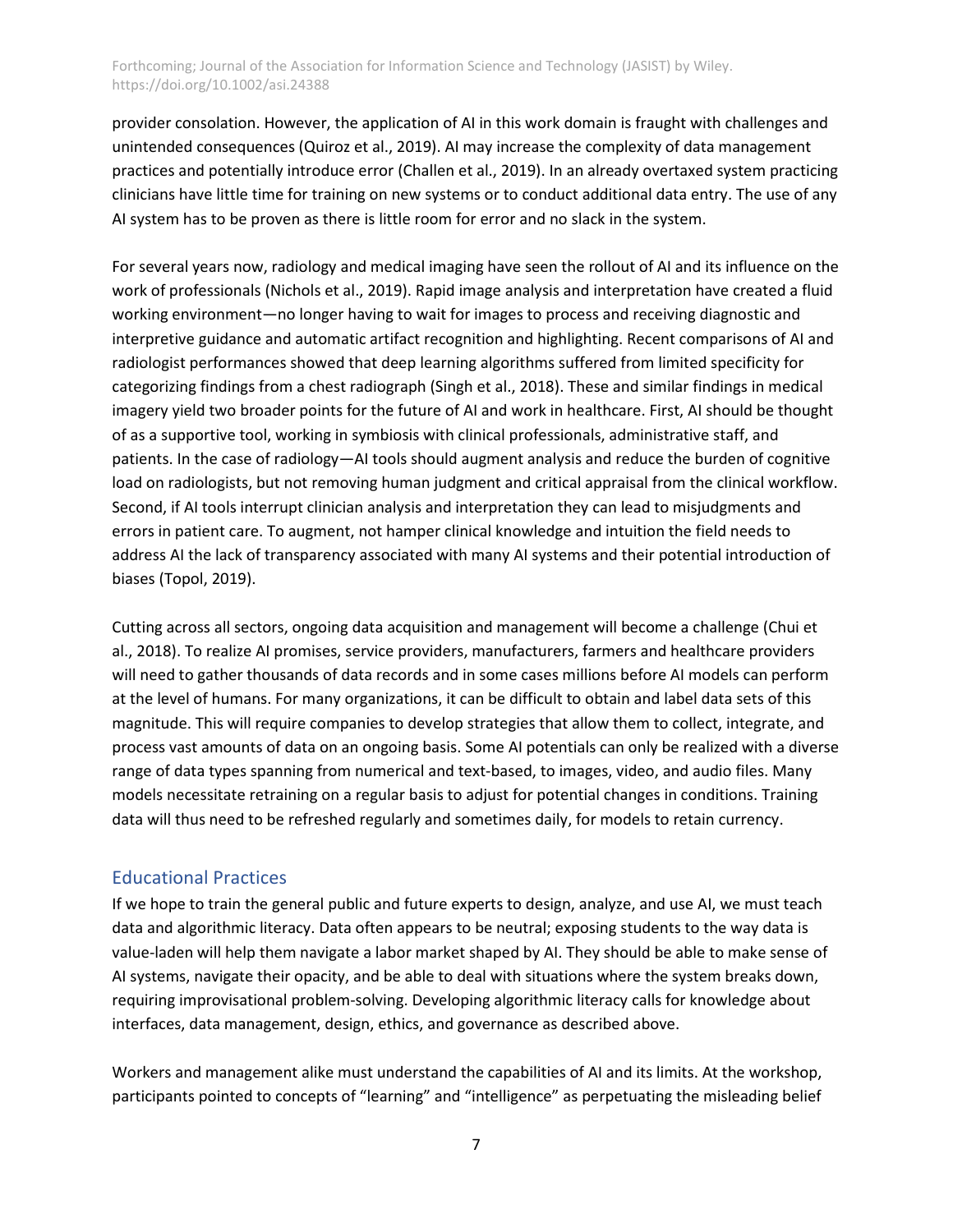that a machine "understands" its domain. This can lead to overestimating AI's capabilities; unawareness of the potential for errors and discriminatory bias; and the inability to critically assess outputs, participate in making the algorithm more accurate, or intervene in job tasks that are influenced by MLdriven tools. Beyond understanding the system itself, workers must understand the assemblages and larger ecosystems of which the systems are part. When biases seep up from social systems into AI systems (like hiring algorithms biased against women and minorities) what should HR workers do? The prospective employee? These remain to be seen.

#### Design Practices

Our design practices face new challenges and questions in the emerging AI era. New interactional modes, such as voice or gestural commands, call for new approaches to enable dynamic relationships between machine and human learning [\(Maedche et al., 2019\).](https://paperpile.com/c/Y4K5Ca/EIrwJ) This may require efforts to develop interfaces that engender trust through algorithmic access and transparency. Centering questions of opacity early in the design process could be one way to help ensure that AI's effects on work are visible, intelligible, and corrigible.

Designing AI systems requires a sociotechnical perspective - AI does not exist in a vacuum. An automated vehicle, for example, may not get far without instrumented roads, readily-available cellular network coverage, and unperturbed Bluetooth signal. How do infrastructural assumptions around access and connectivity shape the future of work? People with dial up, intermittent, or no internet access may be unable to benefit from some AI tools. This may also preclude people in low-income or rural areas from opportunities to develop important skills for jobs that include AI systems.

Integrating AI systems into everyday work practices also requires alignment between professional and occupation logics and values and machine actions and capabilities. For example, engineers and developers seeking to create a solution as close to optimal as possible, and thus may be satisfied with an AI system that assists directly with the creation of the output if they believe the solution will be better. Artists or other content creators, on the other hand, may be less interested in optimizing final outcomes than enhancing and enriching their creative practice. An AI-driven tool that will help inspire (e.g., suggesting novel source content for the artist to consider or proposing unique linkages among content) or guide (e.g., highlighting certain pixels in an image editing tool) could support artistic logics. Stock traders may desire some balance between a system that supports their intent (developing insight about the market) and optimization (analyzing individual stocks and executing trades as fast as possible). Autopilot systems must prioritize safety over optimal routing and support human intent and intuition primarily in service of safety. Understanding the importance of human intent and the risk of human error in a work task can inform design decisions about how work can be distributed between human and AI in systems tailored to professions.

The fluidity of many AI systems complicates user experience (UX) design. Your Spotify or Netflix recommendations, for example, are not the same after your teenage child uses the account for a couple of weeks. Neither are the recommendations solely for "you," when the family watches content together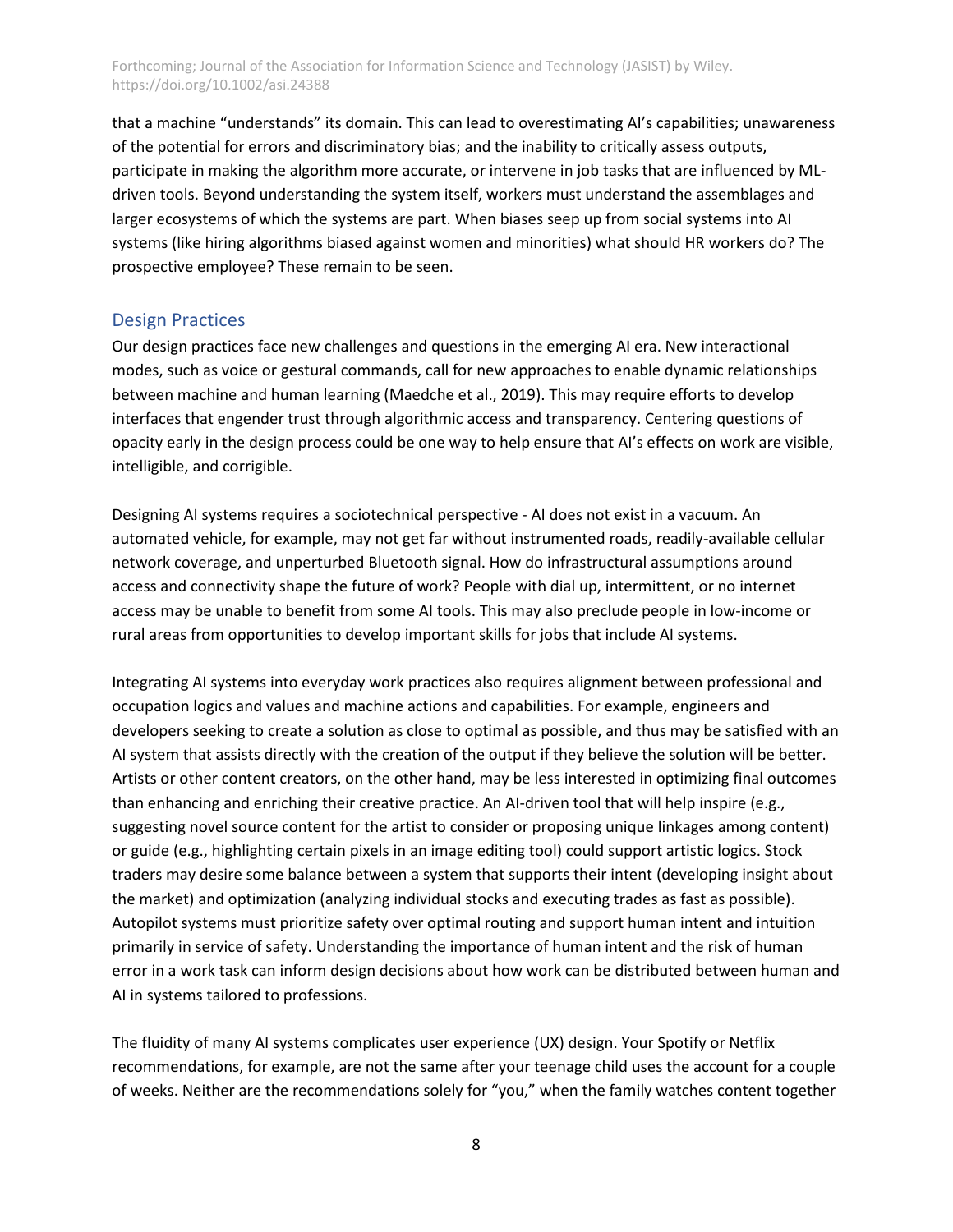as a social unit. The UX constantly shifts and tactics are needed to help people build personal connections, tell stories, and see themselves in the spaces and narratives shaped by AI. This is equally important in workplace settings - where careers and livelihoods are entangled with the data-driven, sociotechnical systems that we use to get work done. The future of work calls for a participatory approach where workers play a central role in the design and ongoing alignment of AI systems in their everyday work practices [\(Wolf & Blomberg, 2019\).](https://paperpile.com/c/Y4K5Ca/spJMv)

## Methodological Practices

As researchers, we face many of the same challenges as policy makers, educators and designers around AI and work. How do we study what is opaque and fluid? How do we deal with access where data and algorithms fall under organizational control? The field calls for new methods that consider and can describe personalized systems that change over time [\(Østerlund et al., 2020\).](https://paperpile.com/c/Y4K5Ca/5SRW) This may lead to new epistemological and ontological considerations about the nature of algorithms and new frameworks for describing and evaluating training data. AI may also become a tool in the study of its own phenomena. Adversarial learning is beginning to be used to explore biases, training one ML model to offset the biases of another. It may be possible to explore Google or Amazon algorithms through innovative uses of ML that experiment with different types of participation.

## Current Literature Landscape

The current state of research on AI and work is multidisciplinary and dispersed across disciplinary lines. Table 1 provides a few examples of research communities interested in the topic and some exemplary publications from each community. It is noteworthy that cross-cutting conferences and networks have recently provided researchers with opportunities to convene in workshops at conferences such as HICSS<sup>[3](#page-8-0)</sup> or WAIM Convergence Conferences<sup>[4](#page-8-1)</sup>. Beyond the communities listed in Table 1 one finds an abundance of research exploring AI adoption and implications. These efforts often focus on non-work contexts such as the use of social media. For example, communication scholars have provided useful conceptualization of humans' interactions with 'AI-driven media[' \(Sundar, 2020\)](https://paperpile.com/c/Y4K5Ca/32y5) or 'communicative AI' [\(Guzman & Lewis, 2020\),](https://paperpile.com/c/Y4K5Ca/ZXwi) and have formed an interest group around communication between human and intelligent machine<sup>[5](#page-8-2)</sup>.

<span id="page-8-0"></span><sup>3</sup> [https://hicss.hawaii.edu](https://hicss.hawaii.edu/)

<span id="page-8-1"></span><sup>4</sup> <https://waim.network/events>

<span id="page-8-2"></span><sup>5</sup> <https://www.icahdq.org/group/hmc>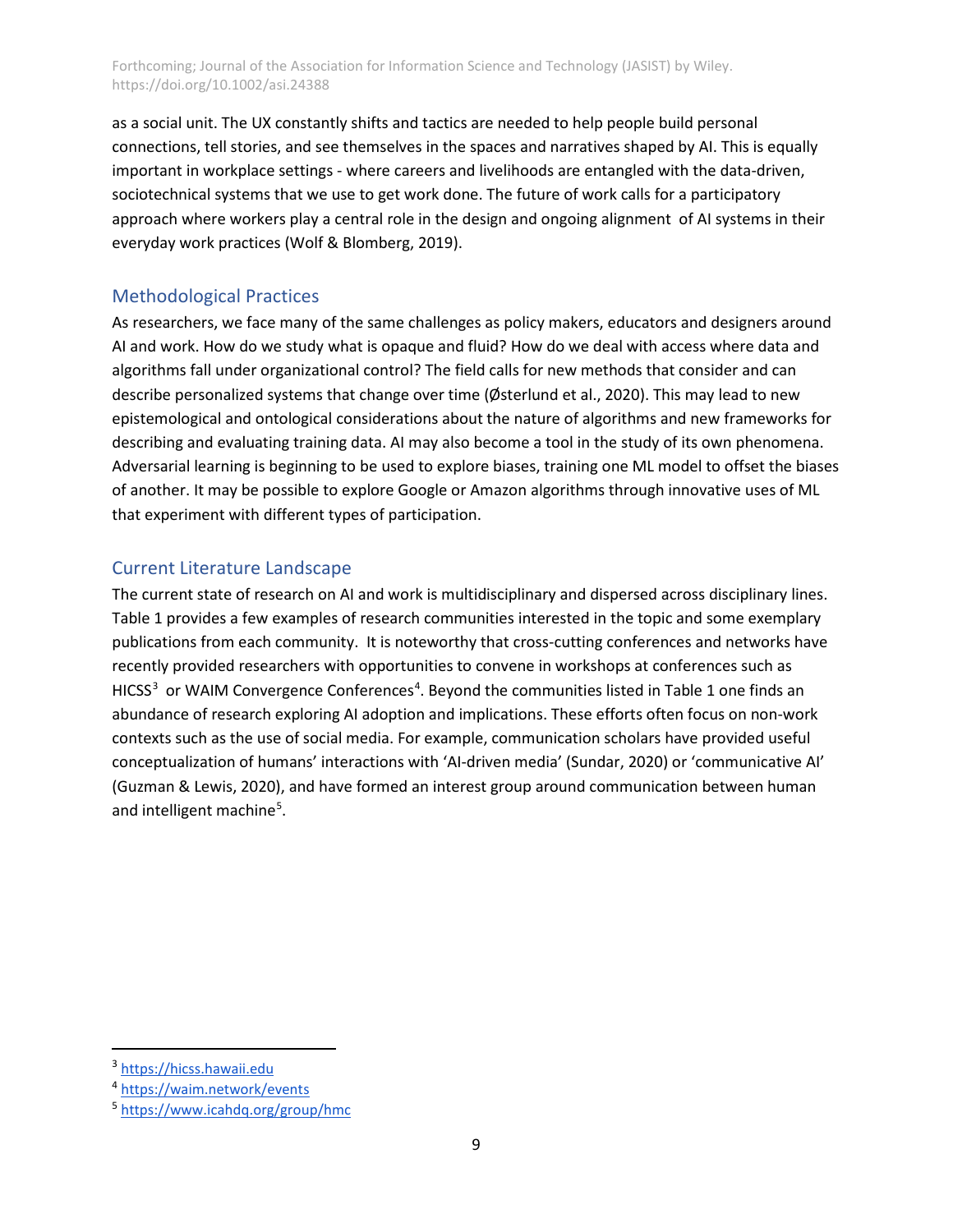| <b>Research community</b>           | <b>Example of primary focus</b>                                   | <b>Example of relevant publications and</b><br>survey of literature |
|-------------------------------------|-------------------------------------------------------------------|---------------------------------------------------------------------|
| HCI/CSCW                            | Algorithmic decision making                                       | (Lee, 2018)                                                         |
|                                     | Explainability                                                    | (Wolf, 2019)                                                        |
|                                     | Algorithmic bias                                                  | (Robert et al., 2020)                                               |
|                                     | Human-Algorithm collaboration                                     | (Gray & Suri, 2019)                                                 |
| Information and library<br>science  | Al anxiety                                                        | (Johnson & Verdicchio, 2017)                                        |
|                                     | Knowledge management                                              | (Pee et al., 2019)                                                  |
|                                     | Accountability                                                    | (Griffey, 2019)                                                     |
|                                     | AI and transforming libraries                                     | (Hoffmann et al., 2018)                                             |
| Organization/manage<br>ment science | Transformation of organizing<br>practices                         | (Metcalf et al., 2019)                                              |
|                                     | AI and strategy<br>HR practices<br>Organizational decision making | (Kietzmann & Pitt, 2020)                                            |
|                                     |                                                                   | (Kellogg et al., 2020)                                              |
|                                     |                                                                   | (Glikson & Woolley, 2020)                                           |
|                                     |                                                                   | (Haenlein & Kaplan, 2019)                                           |
| Information systems                 | Datafication of work activities                                   | (Gal et al., 2020)                                                  |
|                                     | Human-AI hybrid tasks                                             | (Rai et al., 2019)                                                  |
|                                     | Al-based automation                                               | (Gal et al., 2020)                                                  |
|                                     |                                                                   | (Seeber et al., 2020)                                               |
| <b>Medical informatics</b>          | Accountability                                                    | (T. Davenport & Kalakota, 2019)                                     |
|                                     | HR in medical contexts                                            | (Becker, 2019)                                                      |
|                                     | diagnosis and treatment<br>recommendations                        | (Maddox et al., 2019)                                               |
|                                     |                                                                   | (Meskó et al., 2018)                                                |

Table 1. Research on the issues of work and AI and examples of relevant publications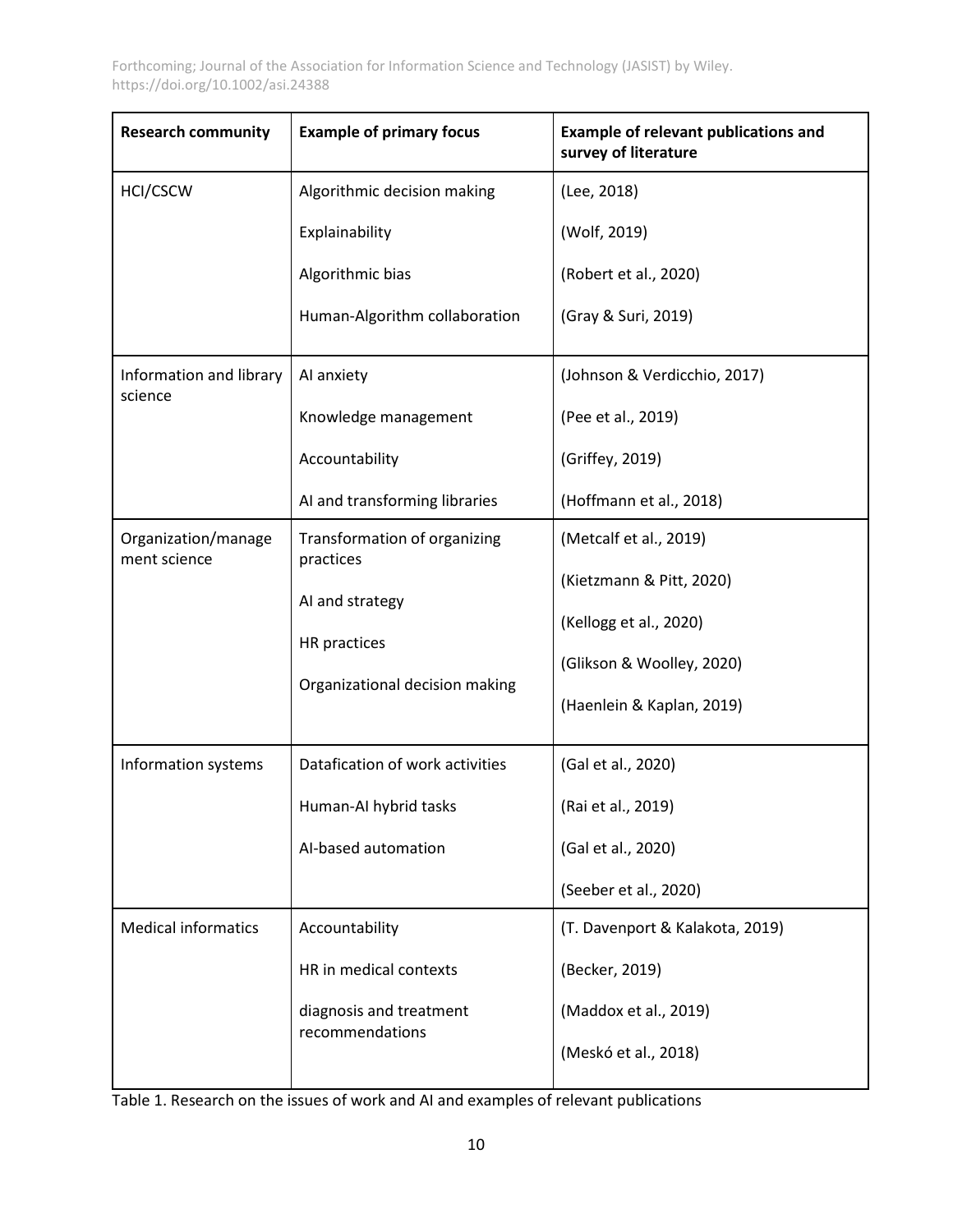## JASIST Special Issue

In closing, AI and the future of work stands as a central theme for educators, designers, and researchers in the information field [\(Duan et al., 2019\).](https://paperpile.com/c/Y4K5Ca/a8p0) As suggested by the iConference workshop participants, we must consider both AI in the world of work and the world of work in AI to describe and intervene in the many possible futures of work. A forthcoming JASIST special issue will provide a venue for researchers hoping to further such an approach and help address the real need for new theoretical perspectives, methodological capacities and analytical tools that can integrate and extend insights on AI and work.

## References

- Atkinson, R. D. (2019). *Robotics and the Future of Production and Work*. Information Technology and Innovation Foundation. Accessed April 26, 2020[. https://itif.org/publications/2019/10/15/robotics](https://itif.org/publications/2019/10/15/robotics-and-future-production-and-work)[and-future-production-and-work](https://itif.org/publications/2019/10/15/robotics-and-future-production-and-work)
- [Atkinson, R. D. \(2019\).](http://paperpile.com/b/Y4K5Ca/Vb3Z) *[Robotics and the Future of Production and Work](http://paperpile.com/b/Y4K5Ca/Vb3Z)*[. Information Technology and](http://paperpile.com/b/Y4K5Ca/Vb3Z)  [Innovation Foundation.](http://paperpile.com/b/Y4K5Ca/Vb3Z) [https://itif.org/publications/2019/10/15/robotics-and-future-production](https://itif.org/publications/2019/10/15/robotics-and-future-production-and-work)[and-work](https://itif.org/publications/2019/10/15/robotics-and-future-production-and-work)
- [Becker, A. \(2019\). Artificial intelligence in medicine: What is it doing for us today?](http://paperpile.com/b/Y4K5Ca/CxVc) *[Health Policy and](http://paperpile.com/b/Y4K5Ca/CxVc)  [Technology](http://paperpile.com/b/Y4K5Ca/CxVc)*[.](http://paperpile.com/b/Y4K5Ca/CxVc) <https://www.sciencedirect.com/science/article/pii/S2211883718301758>
- [Brynjolfsson, E., & Mitchell, T. \(2017\). What can machine learning do? Workforce implications.](http://paperpile.com/b/Y4K5Ca/oAtuw) *[Science](http://paperpile.com/b/Y4K5Ca/oAtuw)*[,](http://paperpile.com/b/Y4K5Ca/oAtuw)  *[358](http://paperpile.com/b/Y4K5Ca/oAtuw)*[\(6370\), 1530–1534.](http://paperpile.com/b/Y4K5Ca/oAtuw)
- [Challen, R., Denny, J., Pitt, M., Gompels, L., Edwards, T., & Tsaneva-Atanasova, K. \(2019\). Artificial](http://paperpile.com/b/Y4K5Ca/wXu7)  [intelligence, bias and clinical safety.](http://paperpile.com/b/Y4K5Ca/wXu7) *[BMJ Quality & Safety](http://paperpile.com/b/Y4K5Ca/wXu7)*[,](http://paperpile.com/b/Y4K5Ca/wXu7) *[28](http://paperpile.com/b/Y4K5Ca/wXu7)*[\(3\), 231–237.](http://paperpile.com/b/Y4K5Ca/wXu7)
- [Chui, M., Manyika, J., Miremadi, M., Henke, N., Chung, R., Nel, P., & Malhotra, S. \(2018\). Notes from the](http://paperpile.com/b/Y4K5Ca/U9R1)  [AI frontier: Insights from hundreds of use cases.](http://paperpile.com/b/Y4K5Ca/U9R1) *[McKinsey Global Institute](http://paperpile.com/b/Y4K5Ca/U9R1)*[.](http://paperpile.com/b/Y4K5Ca/U9R1) [http://straty.com/wp](http://straty.com/wp-content/uploads/2018/04/McKinsey-AI-Frontier-paper-April-2018.pdf)[content/uploads/2018/04/McKinsey-AI-Frontier-paper-April-2018.pdf](http://straty.com/wp-content/uploads/2018/04/McKinsey-AI-Frontier-paper-April-2018.pdf)
- [Czarniawska, B., & Joerges, B. \(2020\).](http://paperpile.com/b/Y4K5Ca/Oqek) *[Robotization of Work?: Answers from Popular Culture, Media and](http://paperpile.com/b/Y4K5Ca/Oqek)  [Social Sciences](http://paperpile.com/b/Y4K5Ca/Oqek)*[. Edward Elgar Publishing.](http://paperpile.com/b/Y4K5Ca/Oqek)
- [Davenport, T., Guha, A., Grewal, D., & Bressgott, T. \(2020\). How artificial intelligence will change the](http://paperpile.com/b/Y4K5Ca/LgwG)  [future of marketing.](http://paperpile.com/b/Y4K5Ca/LgwG) *[Journal of the Academy of Marketing Science](http://paperpile.com/b/Y4K5Ca/LgwG)*[,](http://paperpile.com/b/Y4K5Ca/LgwG) *[48](http://paperpile.com/b/Y4K5Ca/LgwG)*[\(1\), 24–42.](http://paperpile.com/b/Y4K5Ca/LgwG)
- [Davenport, T. H., & Kirby, J. \(2016\).](http://paperpile.com/b/Y4K5Ca/ZCOOG) *[Only humans need apply: winners and losers in the age of smart](http://paperpile.com/b/Y4K5Ca/ZCOOG)  [machines](http://paperpile.com/b/Y4K5Ca/ZCOOG)*[. Harper Business](http://paperpile.com/b/Y4K5Ca/ZCOOG) New York, NY.
- [Davenport, T., & Kalakota, R. \(2019\). The potential for artificial intelligence in healthcare. In](http://paperpile.com/b/Y4K5Ca/8DxH) *[Future](http://paperpile.com/b/Y4K5Ca/8DxH)  [Healthcare Journal](http://paperpile.com/b/Y4K5Ca/8DxH)* [\(Vol. 6, Issue 2, pp. 94–98\). https://doi.org/](http://paperpile.com/b/Y4K5Ca/8DxH)[10.7861/futurehosp.6-2-94](http://dx.doi.org/10.7861/futurehosp.6-2-94)
- [Duan, Y., Edwards, J. S., & Dwivedi, Y. K. \(2019\). Artificial intelligence for decision making in the era of](http://paperpile.com/b/Y4K5Ca/a8p0)  Big Data – [evolution, challenges and research agenda. In](http://paperpile.com/b/Y4K5Ca/a8p0) *[International Journal of Information](http://paperpile.com/b/Y4K5Ca/a8p0)  [Management](http://paperpile.com/b/Y4K5Ca/a8p0)* [\(Vol. 48, pp. 63–71\). https://doi.org/](http://paperpile.com/b/Y4K5Ca/a8p0)[10.1016/j.ijinfomgt.2019.01.021](http://dx.doi.org/10.1016/j.ijinfomgt.2019.01.021)
- [Frey, C. B., & Osborne, M. A. \(2017\). The future of employment: How susceptible are jobs to](http://paperpile.com/b/Y4K5Ca/l6rd)  [computerisation?](http://paperpile.com/b/Y4K5Ca/l6rd) *[Technological Forecasting and Social Change](http://paperpile.com/b/Y4K5Ca/l6rd)*[,](http://paperpile.com/b/Y4K5Ca/l6rd) *[114](http://paperpile.com/b/Y4K5Ca/l6rd)*[, 254–280.](http://paperpile.com/b/Y4K5Ca/l6rd)
- Gal, U., Jensen, T. [B., & Stein, M.-K. \(2020\). Breaking the vicious cycle of algorithmic management: A](http://paperpile.com/b/Y4K5Ca/SOxu)  [virtue ethics approach to people analytics.](http://paperpile.com/b/Y4K5Ca/SOxu) *[Information and Organization](http://paperpile.com/b/Y4K5Ca/SOxu)*[,](http://paperpile.com/b/Y4K5Ca/SOxu) *[30](http://paperpile.com/b/Y4K5Ca/SOxu)*[\(2\), 100301.](http://paperpile.com/b/Y4K5Ca/SOxu)
- [Glikson, E., & Woolley, A. W. \(2020\). Human Trust in Artificial Intelligence: Review of Empirical Research.](http://paperpile.com/b/Y4K5Ca/oxeV)  *[Annals](http://paperpile.com/b/Y4K5Ca/oxeV)* [. https://doi.org/](http://paperpile.com/b/Y4K5Ca/oxeV)[10.5465/annals.2018.0057](http://dx.doi.org/10.5465/annals.2018.0057)
- [Gray, M. L., & Suri, S. \(2019\).](http://paperpile.com/b/Y4K5Ca/wa4KE) *[Ghost Work: How to Stop Silicon Valley from Building a New Global](http://paperpile.com/b/Y4K5Ca/wa4KE)  [Underclass](http://paperpile.com/b/Y4K5Ca/wa4KE)*[. Houghton Mifflin Harcourt.](http://paperpile.com/b/Y4K5Ca/wa4KE)
- [Griffey, J. \(2019\).](http://paperpile.com/b/Y4K5Ca/IWwE) *[Artificial Intelligence and Machine Learning in Libraries](http://paperpile.com/b/Y4K5Ca/IWwE)*[. American Library Association.](http://paperpile.com/b/Y4K5Ca/IWwE)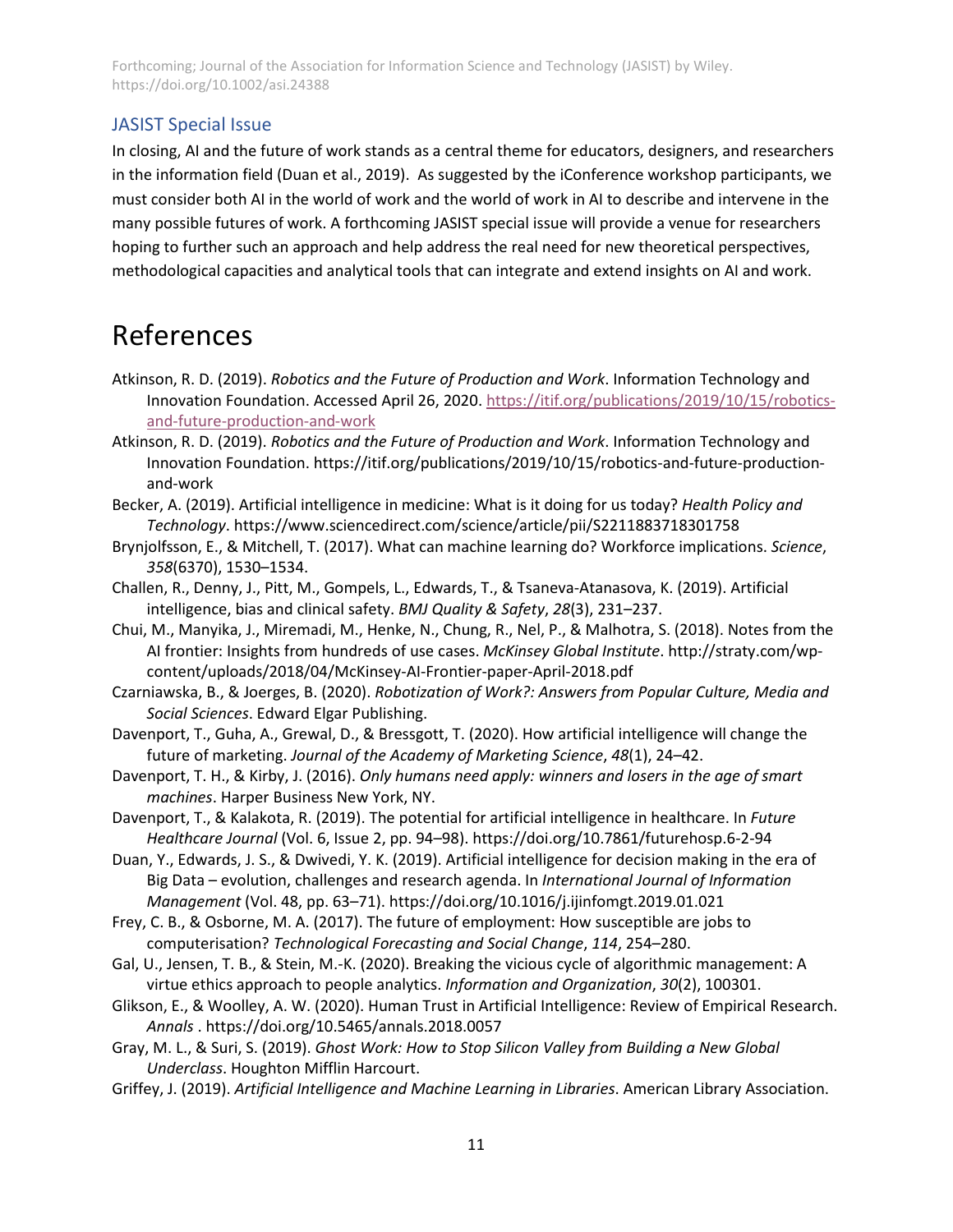- [Guzman, A. L., & Lewis, S. C. \(2020\). Artificial intelligence and communication: A Human–Machine](http://paperpile.com/b/Y4K5Ca/ZXwi)  [Communication research agenda.](http://paperpile.com/b/Y4K5Ca/ZXwi) *[New Media & Society](http://paperpile.com/b/Y4K5Ca/ZXwi)*[,](http://paperpile.com/b/Y4K5Ca/ZXwi) *[22](http://paperpile.com/b/Y4K5Ca/ZXwi)*[\(1\), 70–86.](http://paperpile.com/b/Y4K5Ca/ZXwi)
- [Haenlein, M., & Kaplan, A. \(2019\). A Brief History of Artificial Intelligence: On the Past, Present, and](http://paperpile.com/b/Y4K5Ca/XHk0)  [Future of Artificial Intelligence.](http://paperpile.com/b/Y4K5Ca/XHk0) *[California Management Review](http://paperpile.com/b/Y4K5Ca/XHk0)*[,](http://paperpile.com/b/Y4K5Ca/XHk0) *[61](http://paperpile.com/b/Y4K5Ca/XHk0)*[\(4\), 5–14.](http://paperpile.com/b/Y4K5Ca/XHk0)
- [Haraway, D. J. \(1991\).](http://paperpile.com/b/Y4K5Ca/aTlD) *[Simians, cyborgs and women: the reinvention of nature](http://paperpile.com/b/Y4K5Ca/aTlD)*[. Free Association Books.](http://paperpile.com/b/Y4K5Ca/aTlD)
- [Hoffmann, A. L., Roberts, S. T., Wolf, C. T., & Wood, S. \(2018\). Beyond fairness, accountability, and](http://paperpile.com/b/Y4K5Ca/AVUG)  [transparency in the ethics of algorithms: Contributions and perspectives from LIS.](http://paperpile.com/b/Y4K5Ca/AVUG) *[Proceedings of](http://paperpile.com/b/Y4K5Ca/AVUG)  [the Association for Information Science and Technology](http://paperpile.com/b/Y4K5Ca/AVUG)*[,](http://paperpile.com/b/Y4K5Ca/AVUG) *[55](http://paperpile.com/b/Y4K5Ca/AVUG)*[\(1\), 694–696.](http://paperpile.com/b/Y4K5Ca/AVUG)
- [Jarrahi, M. H. \(2019\). In the age of the smart artificial intelligence: AI's dual capacities for automating](http://paperpile.com/b/Y4K5Ca/0ygSG)  [and informating work. In](http://paperpile.com/b/Y4K5Ca/0ygSG) *[Business Information Review](http://paperpile.com/b/Y4K5Ca/0ygSG)* [\(Vol. 36, Issue 4, pp. 178–187\).](http://paperpile.com/b/Y4K5Ca/0ygSG)  [https://doi.org/](http://paperpile.com/b/Y4K5Ca/0ygSG)[10.1177/0266382119883999](http://dx.doi.org/10.1177/0266382119883999)
- [Johnson, D. G., & Verdicchio, M. \(2017\). AI Anxiety.](http://paperpile.com/b/Y4K5Ca/P8sK) *[Journal of the Association for Information Science](http://paperpile.com/b/Y4K5Ca/P8sK)  [and Technology](http://paperpile.com/b/Y4K5Ca/P8sK)*[,](http://paperpile.com/b/Y4K5Ca/P8sK) *[68](http://paperpile.com/b/Y4K5Ca/P8sK)*[\(9\), 2267–2270.](http://paperpile.com/b/Y4K5Ca/P8sK)
- [Kellogg, K. C., Valentine, M. A., & Christin, A. \(2020\). Algorithms at Work: The New Contested Terrain of](http://paperpile.com/b/Y4K5Ca/xkIM)  [Control.](http://paperpile.com/b/Y4K5Ca/xkIM) *[Annals](http://paperpile.com/b/Y4K5Ca/xkIM)* [,](http://paperpile.com/b/Y4K5Ca/xkIM) *[14](http://paperpile.com/b/Y4K5Ca/xkIM)*[\(1\), 366–410.](http://paperpile.com/b/Y4K5Ca/xkIM)
- [Kietzmann, J., & Pitt, L. F. \(2020\). Artificial intelligence and machine learning: What managers need to](http://paperpile.com/b/Y4K5Ca/o1uQ)  [know.](http://paperpile.com/b/Y4K5Ca/o1uQ) *[Business Horizons](http://paperpile.com/b/Y4K5Ca/o1uQ)*[,](http://paperpile.com/b/Y4K5Ca/o1uQ) *[63](http://paperpile.com/b/Y4K5Ca/o1uQ)*[\(2\), 131–133.](http://paperpile.com/b/Y4K5Ca/o1uQ)
- [Lee, M. K. \(2018\). Understanding perception of algorithmic decisions: Fairness, trust, and emotion in](http://paperpile.com/b/Y4K5Ca/xSh0)  [response to algorithmic management. In](http://paperpile.com/b/Y4K5Ca/xSh0) *[Big Data & Society](http://paperpile.com/b/Y4K5Ca/xSh0)* [\(Vol. 5, Issue 1, p. 205395171875668\).](http://paperpile.com/b/Y4K5Ca/xSh0)  [https://doi.org/](http://paperpile.com/b/Y4K5Ca/xSh0)[10.1177/2053951718756684](http://dx.doi.org/10.1177/2053951718756684)
- [Maddox, T. M., Rumsfeld, J. S., & Payne, P. R. O. \(2019\). Questions for Artificial Intelligence in Health](http://paperpile.com/b/Y4K5Ca/Veen)  [Care.](http://paperpile.com/b/Y4K5Ca/Veen) *[JAMA: The Journal of the American Medical Association](http://paperpile.com/b/Y4K5Ca/Veen)*[,](http://paperpile.com/b/Y4K5Ca/Veen) *[321](http://paperpile.com/b/Y4K5Ca/Veen)*[\(1\), 31–32.](http://paperpile.com/b/Y4K5Ca/Veen)
- [Maedche, A., Legner, C., Benlian, A., Berger, B., Gimpel, H., Hess, T., Hinz, O., Morana, S., & Sollner, M.](http://paperpile.com/b/Y4K5Ca/EIrwJ)  [\(2019\). AI-Based Digital Assistants: Opportunities, Threats, and Research Perspectives.](http://paperpile.com/b/Y4K5Ca/EIrwJ) *[Bus Inf Syst](http://paperpile.com/b/Y4K5Ca/EIrwJ)  [Eng](http://paperpile.com/b/Y4K5Ca/EIrwJ)*[,](http://paperpile.com/b/Y4K5Ca/EIrwJ) *[61](http://paperpile.com/b/Y4K5Ca/EIrwJ)*[\(4\), 535–544.](http://paperpile.com/b/Y4K5Ca/EIrwJ)
- Meskó, B., Hetényi, G., & Győrffy, Z. (2018). Will art[ificial intelligence solve the human resource crisis in](http://paperpile.com/b/Y4K5Ca/8p45)  [healthcare?](http://paperpile.com/b/Y4K5Ca/8p45) *[BMC Health Services Research](http://paperpile.com/b/Y4K5Ca/8p45)*[,](http://paperpile.com/b/Y4K5Ca/8p45) *[18](http://paperpile.com/b/Y4K5Ca/8p45)*[\(1\), 545.](http://paperpile.com/b/Y4K5Ca/8p45)
- [Metcalf, L., Askay, D. A., & Rosenberg, L. B. \(2019\). Keeping Humans in the Loop: Pooling Knowledge](http://paperpile.com/b/Y4K5Ca/d6KB)  [through Artificial Swarm Intelligence to Improve Business Decision Making.](http://paperpile.com/b/Y4K5Ca/d6KB) *[California Management](http://paperpile.com/b/Y4K5Ca/d6KB)  [Review](http://paperpile.com/b/Y4K5Ca/d6KB)*[,](http://paperpile.com/b/Y4K5Ca/d6KB) *[61](http://paperpile.com/b/Y4K5Ca/d6KB)*[\(4\), 84–109.](http://paperpile.com/b/Y4K5Ca/d6KB)
- [Muro, M., Whiton, J., & Maxim, R. \(2019\).](http://paperpile.com/b/Y4K5Ca/YAbY) *[What jobs are affected by AI?: better-paid, better-educated](http://paperpile.com/b/Y4K5Ca/YAbY)  [workers face the most exposure](http://paperpile.com/b/Y4K5Ca/YAbY)*[.](http://paperpile.com/b/Y4K5Ca/YAbY) <https://www.voced.edu.au/content/ngv:85736>
- [Neff, G., & Nagy, P. \(2018\). Agency in the digital age: using symbiotic agency to explain human-](http://paperpile.com/b/Y4K5Ca/NfzWO) [technology interaction. In](http://paperpile.com/b/Y4K5Ca/NfzWO) *[A Networked Self and Human Augmentics, Artificial Intelligence,](http://paperpile.com/b/Y4K5Ca/NfzWO)  [Sentience](http://paperpile.com/b/Y4K5Ca/NfzWO)* [\(pp. 113–123\). Routledge.](http://paperpile.com/b/Y4K5Ca/NfzWO)
- [Nhat, L. V., Wirtz, J., Kunz, W. H., Paluch, S., Gruber, T., Martins, A., & Patterson, P. G. \(2020\). Service](http://paperpile.com/b/Y4K5Ca/ntj5)  [robots, customers and service employees: what can we learn from the academic literature and](http://paperpile.com/b/Y4K5Ca/ntj5)  [where are the gaps?](http://paperpile.com/b/Y4K5Ca/ntj5) *[Journal of Service Theory and Practice](http://paperpile.com/b/Y4K5Ca/ntj5)*[,](http://paperpile.com/b/Y4K5Ca/ntj5) *[ahead-of-print](http://paperpile.com/b/Y4K5Ca/ntj5)*[\(ahead-of-print\).](http://paperpile.com/b/Y4K5Ca/ntj5)  [https://doi.org/](http://paperpile.com/b/Y4K5Ca/ntj5)[10.1108/JSTP-04-2019-0088](http://dx.doi.org/10.1108/JSTP-04-2019-0088)
- [Nichols, J. A., Herbert Chan, H. W., & Baker, M. A. B. \(2019\). Machine learning: applications of artificial](http://paperpile.com/b/Y4K5Ca/Qhg2)  [intelligence to imaging and diagnosis.](http://paperpile.com/b/Y4K5Ca/Qhg2) *[Biophysical Reviews](http://paperpile.com/b/Y4K5Ca/Qhg2)*[,](http://paperpile.com/b/Y4K5Ca/Qhg2) *[11](http://paperpile.com/b/Y4K5Ca/Qhg2)*[\(1\), 111–118.](http://paperpile.com/b/Y4K5Ca/Qhg2)
- [Østerlund, C., Crowston, K., & Jackson, C. \(2020\). Building an Apparatus: Refractive, Reflective, and](http://paperpile.com/b/Y4K5Ca/5SRW)  [Diffractive Readings of Trace Data.](http://paperpile.com/b/Y4K5Ca/5SRW) *[Journal of the Association for Information Systems](http://paperpile.com/b/Y4K5Ca/5SRW)*[,](http://paperpile.com/b/Y4K5Ca/5SRW) *[21](http://paperpile.com/b/Y4K5Ca/5SRW)*[\(1\), 10.](http://paperpile.com/b/Y4K5Ca/5SRW)
- [Pee, L. G., Pan, S. L., & Cui, L. \(2019\). Artificial intelligence in healthcare robots: A social informatics](http://paperpile.com/b/Y4K5Ca/ybAk)  [study of knowledge embodiment.](http://paperpile.com/b/Y4K5Ca/ybAk) *[Journal of the Association for Information Science and](http://paperpile.com/b/Y4K5Ca/ybAk)  [Technology](http://paperpile.com/b/Y4K5Ca/ybAk)*[,](http://paperpile.com/b/Y4K5Ca/ybAk) *[70](http://paperpile.com/b/Y4K5Ca/ybAk)*[\(4\), 351–369.](http://paperpile.com/b/Y4K5Ca/ybAk)
- [Quiroz, J. C., Laranjo, L., Kocaballi, A. B., Berkovsky, S., Rezazadegan, D., & Coiera, E. \(2019\). Challenges](http://paperpile.com/b/Y4K5Ca/hbPn)  [of developing a digital scribe to reduce clinical documentation burden.](http://paperpile.com/b/Y4K5Ca/hbPn) *[NPJ Digital Medicine](http://paperpile.com/b/Y4K5Ca/hbPn)*[,](http://paperpile.com/b/Y4K5Ca/hbPn) *[2](http://paperpile.com/b/Y4K5Ca/hbPn)*[, 114.](http://paperpile.com/b/Y4K5Ca/hbPn)